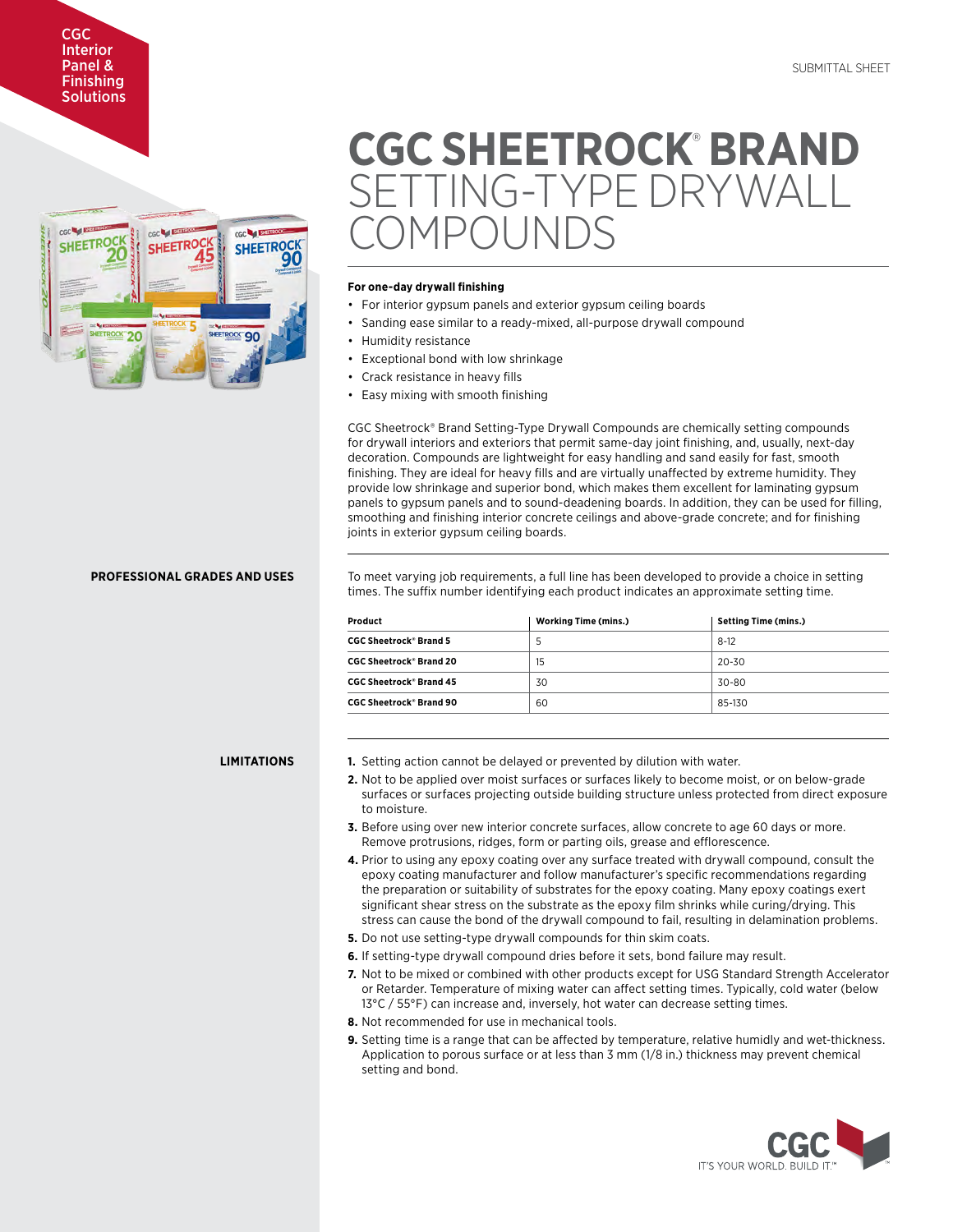| <b>DIRECTIONS</b><br><b>MIXING</b>                            | In cold weather during gypsum panel joint finishing, minimum surface, water, mix and air<br>temperature of 7°C (45°F) must be ensured until joints are completely dry. Adequate ventilation<br>shall be provided to carry off excess moisture. Mix what can be used within the working time. Use<br>a clean container for each batch. Add 11 kg bag into approx. 6-6.5 L (6.3-6.9 gt.) clean water. Mix 1<br>minute or until smooth, scrape container sides. Add water if needed and remix approx. 1 minute or<br>to preferred consistency. Do not retemper or mix with any other material.                                                                                                                                                                                                                                                                                                                                                                                  |
|---------------------------------------------------------------|------------------------------------------------------------------------------------------------------------------------------------------------------------------------------------------------------------------------------------------------------------------------------------------------------------------------------------------------------------------------------------------------------------------------------------------------------------------------------------------------------------------------------------------------------------------------------------------------------------------------------------------------------------------------------------------------------------------------------------------------------------------------------------------------------------------------------------------------------------------------------------------------------------------------------------------------------------------------------|
| <b>GYPSUM PANEL JOINT TREATMENT</b>                           | Position and apply CGC Sheetrock® Brand Gypsum Panels in accordance with manufacturer's<br>recommendations. Mix compound according to directions on bag. If using CGC Sheetrock® Brand<br>Gypsum Panels, SW Edge, prefill the "V" grooves formed by abutting tapered eased edges of the<br>panels with CGC Sheetrock® Brand Setting-Type Drywall Compound. Apply compound directly<br>over "V" groove with a flexible 5" or 6" joint finishing knife. Wipe off excess compound that is<br>applied beyond the groove. Allow prefill compound to harden prior to the next application (tape-<br>embedding coat).                                                                                                                                                                                                                                                                                                                                                               |
|                                                               | Cover joint with a thin layer of compound and embed tape, leaving about 0.8 mm (1/32 in.) of<br>compound under feathered edge and a thin layer over the tape. After compound has set, apply<br>second coat, feathering out approximately 5 cm (2 in.) beyond first coat. After setting, apply third<br>coat, feathering out 5 cm (2 in.) beyond second coat. After each coat is applied, smooth away<br>any tool lap marks or other imperfections prior to hardening action. Finish corner bead and inside<br>corners as required with at least two coats, feathered and smoothed out onto panel faces.                                                                                                                                                                                                                                                                                                                                                                      |
|                                                               | For priming and decorating with paint, texture or wallcovering, follow manufacturer's directions<br>for materials used. All surfaces must be dry, dust-free and not glossy. A prime coat of CGC<br>Sheetrock® Brand First Coat™ Drywall Primer or a good quality interior latex flat wall paint should<br>be applied undiluted and allowed to dry before decorating. Walls to be covered with wallpaper or<br>vinyl wallcovering should be sealed per manufacturer's recommendations. To improve fastener<br>concealment where gypsum panel walls and ceilings will be subjected to severe artificial or natural<br>side lighting and be decorated with a gloss paint (eggshell, semigloss, or gloss), the gypsum<br>panel surface should be skim-coated with ready mix conventional weight CGC Sheetrock® Brand<br>All Purpose Drywall Compound or CGC Sheetrock® Brand All Purpose Lite Drywall Compound to<br>equalize suction before painting (see publication EWB2625). |
| FILLING AND FINISHING OVER<br><b>INTERIOR POURED CEILINGS</b> | Grind high plane differences in concrete level with adjacent area; also remove any form oil,<br>efflorescence and greasy deposits. Prime exposed metal with a good rust-inhibitive primer. Fill<br>offsets or voids with drywall compound. Apply additional coats of drywall compound as necessary,<br>after each coat has set, but not necessarily dried. After the final coat of drywall compound has<br>dried, apply an undiluted coat of CGC Sheetrock® Brand First Coat™ Drywall Primer or a good<br>quality flat latex drywall primer with high pigment solids over entire surface and allow to dry.                                                                                                                                                                                                                                                                                                                                                                   |
| <b>EXTERIOR JOINT TREATMENT</b>                               | Mix drywall compound according to directions on the bag. Do not overmix or use at temperatures<br>below 7°C (45°F). Prefill joints of Exterior Gypsum Ceiling Board with compound. After prefill has<br>set, embed CGC Sheetrock® Brand Paper Joint Tape centered over joint. When compound has set,<br>immediately apply fill coat. Apply compound over flanges, control joints, corner beads and metal<br>trim. Spot fastener heads. After fill coat has set, apply finishing coat of compound. Completely<br>cover all joints, angles, beads, control joints and fasteners. After the compound has dried, apply<br>one coat of a good quality exterior primer. Then follow with at least one coat of a good quality<br>exterior paint.                                                                                                                                                                                                                                    |
| LAMINATING                                                    | Apply drywall compound in the prescribed manner to back of face panels to be laminated.<br>Laminate face panels to base layer panels using moderate pressure and temporary nailing or<br>shoring to ensure adequate bond.                                                                                                                                                                                                                                                                                                                                                                                                                                                                                                                                                                                                                                                                                                                                                    |
| <b>FINISHING</b>                                              | For painting and decorating, follow manufacturer's directions for materials used.                                                                                                                                                                                                                                                                                                                                                                                                                                                                                                                                                                                                                                                                                                                                                                                                                                                                                            |
|                                                               |                                                                                                                                                                                                                                                                                                                                                                                                                                                                                                                                                                                                                                                                                                                                                                                                                                                                                                                                                                              |